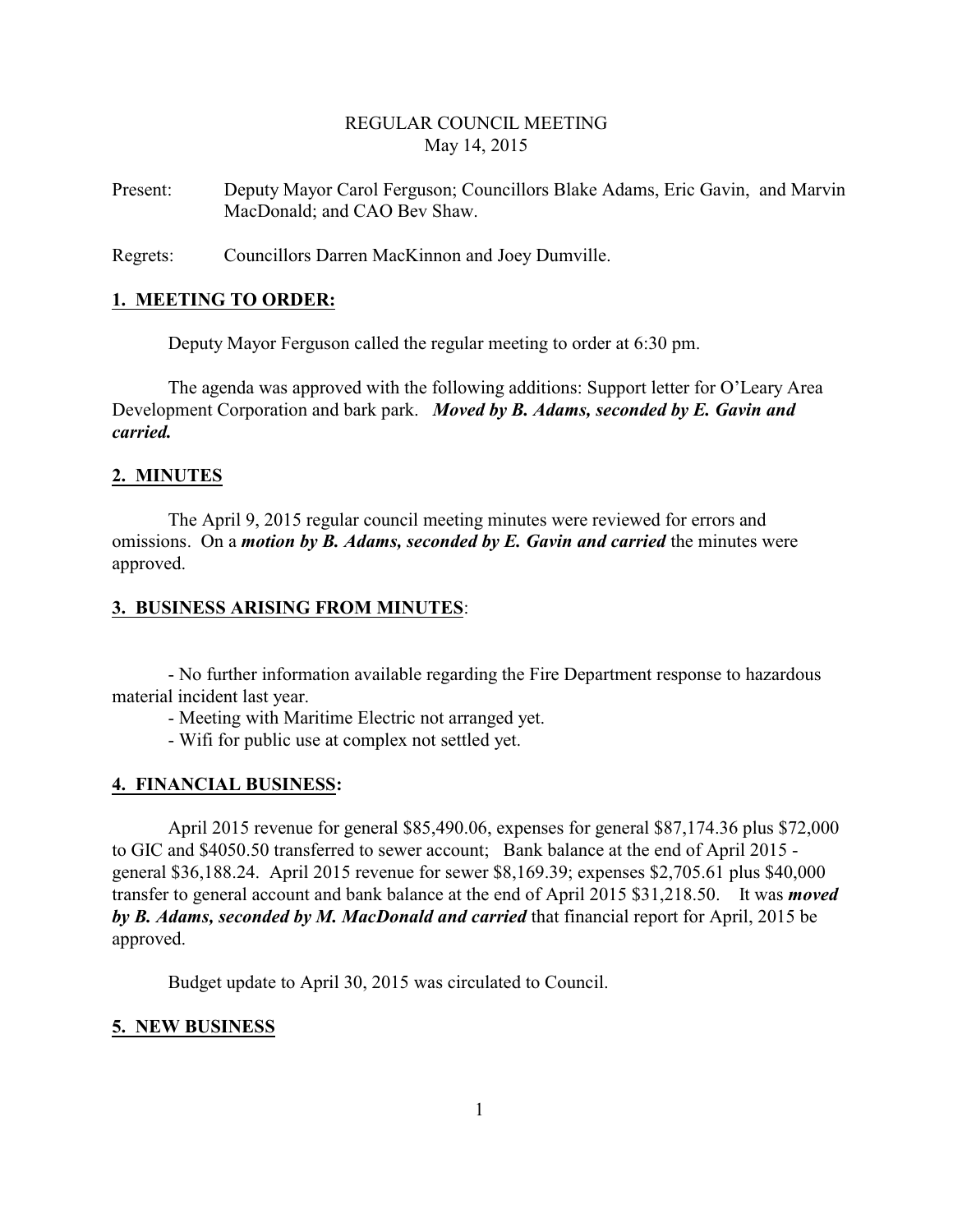*1. Mayor's report* - Acting Mayor Carol Ferguson reported attending the Potato Blossom Festival meetings.

#### 2. *Administrator's report*

Bev reported completing the HST files, Capital Investment Plan, and Asset Management forms as well as other Provincial year end reports. Election update with 3 candidates and latest news from Municipal Affairs that Eric will not lose his council seat if he doesn't win mayoral race. WSP started lagoon study. Provincial Signage Compliance Officer, Hubert MacIsaac, to meet tomorrow to discuss Council's application to be responsible for signage within town. Overtime for Bev - 52 hours.

#### *3. Reports from Departments*

*Development & Tourism* - Blake reported that Purchase and Sale agreement has been signed with Warren Ellis and that a meeting was held with concerned citizens regarding this matter. Council discussed amending the Town's tax concession policy. It was *moved by B. Adams, seconded by E. Gavin and carried* that the Town of O'Leary Municipal Property Development Incentive Program be amended to add another level of rebate as follows: \$350,000 & over, rebate of 100% municipal tax for 6 years.

*Fire Department* - Chief Perry's report circulated to Council. He stated it was quiet in April with 8 emergencies. The new gator was used again. Training of rookies has been very successful.

*Streets, Sidewalks, Properties & Sanitation -* Eric reported that wish list for Department of Highways has not been prepared. Lagoon study to begin this week.

*Tashia Maynard re bark park -* Tashia advised Council that the Irvings are not interested in allowing their Main Street property to be used as a bark park. The Collicutt property near lagoon was suggested. Funding discussed - donations and cost to construct the fence. *It was moved by B. Adams, seconded by E. Gavin and carried* that Council agrees that the Collicutt property could be used as a bark park pending fund raising plan from the dog park committee.

*Orville Willis, Stanley MacDonald, Eric Phillips, Elton Ellis and Norman MacDougall* were in attendance and requested a question/answer period with Council. Items discussed included the financial position of the Town of O'Leary, gas tax funds and purchase of land from Warren Ellis.

*4. Gardening staff -* It was *moved by B. Adams, seconded by M. MacDonald and carried* that 3 weeks (120 hours  $(a)$  \$15) be permitted for clean up, mulching and weeding of Town flower beds. Extra time to be allowed for planting annuals and weeding throughout the summer.

*5. No appraisal on Pate property -* Council was surveyed via email regarding necessity of an appraisal on Pate property. It was *moved by E. Gavin, seconded by B. Adams and carried* that the decision to not have appraisal conducted was approved.

*6. Update on website design -* Blake advised that he's asked Joey to tend to this project. Blake met with the firm and a deposit is required. Pictures and write ups to be obtained from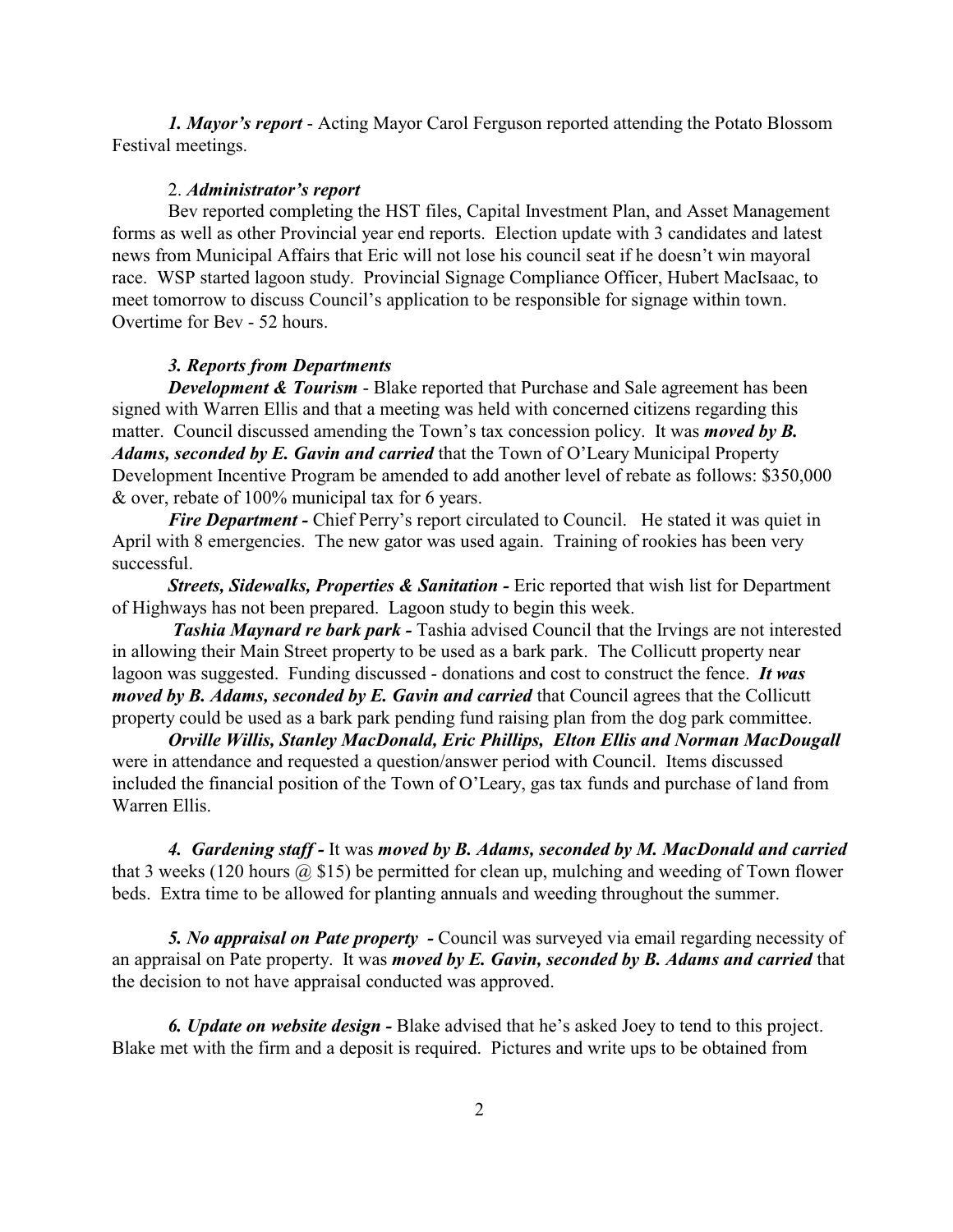West Prince Arts Council students/summer staff.

*7. Update on Pate subdivision -* Council to borrow \$150,000, interest only for 1 year with no penalty on any lump sum payments from BNS. Blake plans to speak with developers, engineers and O'Leary Region Business Association. Bev to contact John Maynard for recommendation on survey of land. To obtain price on clean up of old buildings on property and to contact Warren Ellis re his property on Willow Avenue.

8. FPEIM AGM - Marvin agreed to attend the AGM on May 25<sup>th</sup> in Linkletter.

*9. Rezoning request re PID # 40337 -* Springfield West Gospel Hall applied for rezoning of property # 40337 as they plan to purchase and construct a church/meeting facility. *Moved by M. MacDonald, seconded by E. Gavin and carried* that Council accept the O'Leary Planning Board recommendation that rezoning from Residential 2 to Public Service and Institution be approved. A public meeting is required.

*10. Complex soffits-* Bev to obtain quotes and accept the best offer to replace the soffits on complex.

*11. Arts Council & website work/use of CN - Moved by B. Adams, seconded by M. MacDonald and carried* that the West Prince Arts Council be permitted to use the vacant space at the CN for June - August free of charge but in exchange for their summer staff providing pictures and written material for the Town's new website. Arts Council is responsible for Maritime Electric connection and monthly charges and Blake offered the loan of a camera.

*12. Permit from D. Oulton -* Development permit from Dewar and Esther Oulton to construct a 4 unit apartment building at 71 Barclay Road was approved on a *motion by B. Adams, seconded by M. MacDonald and carried.*

*13. Cost of hanging banners -* Due to Provincial regulations, maintenance staff requires training for Fall Protection and Operating Platforms at a cost of \$800 plus certified equipment at \$30.00 per hour must be used in order to install the street light banners and any other banners, flags and netting. Council discussed recouping some of this cost from the businesses who own the street light banners. Bev to write the business association explaining the situation and advising that a cost of \$50 annually will apply for each banner.

*14. Alden Weeks request -* Alden advised that he has completed the "Threads of the Past - A History of O'Leary for Years 2008, 2009 and 2010" and is looking for assistance in having it printed. Bev to research New Horizons Grant for funds to print and help with the next edition, 2011-present and perhaps consolidate all editions by Alden.

#### *15. Other business:*

- A letter of support to O'Leary Area Development Corporation to be drafted to assist with